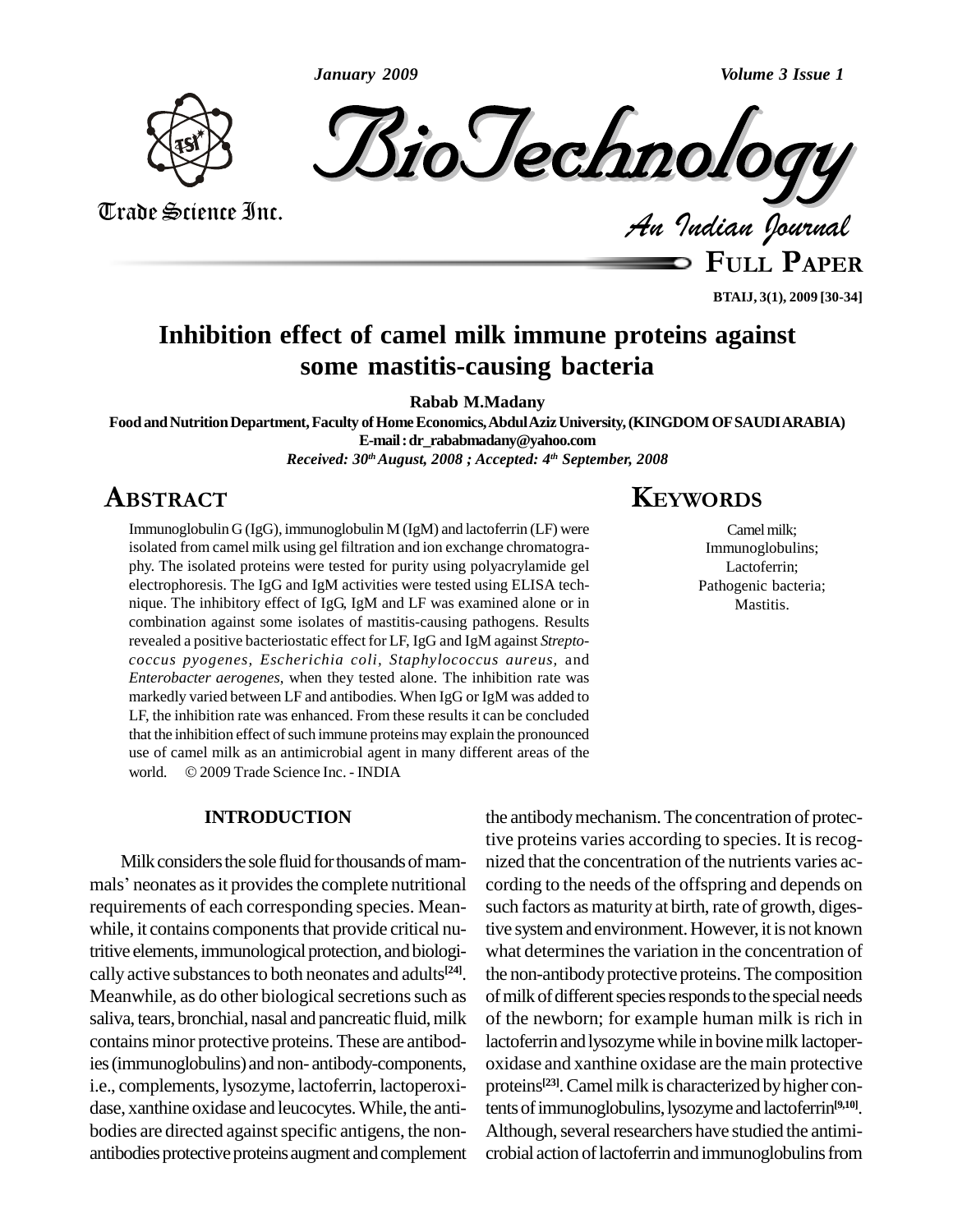milk of different species against different microorganismis **[22,5,6,21,27,1,9,19,26]**, no attempts have been made to study the inhibition effect of camel immune proteins against mastitis-causing bacteria.

# **MATERIALSAND METHODS**

## **Milk samples**

Camel milk was obtained from farms at El-Alamin and Bourg El-Arab areas around Alexandria, cow's milk from the herd of Faculty of Agriculture, Alexandria University,Egypt.

## **Animals**

Pure strains of rabbits were obtained from the farm ofFacultyofAgriculture,AlexandriaUniversity,Egypt.

#### **Chemicals**

All chemicalsusedin gel electrophoresiswere from Bio-Rad (Richmond, CA 94804, USA). Polyvalent antiserum of goat anti-rabbit- IgG labeled with horse radish peroxidase; 3,3'-diaminobenzidine, O-phenyl<br>endiamine, H<sub>2</sub>O<sub>2</sub> (30%), Tween 20, Sephacryl S-300, ml<br>CM-cellex, Freund's adjuvants were from Sigma ( St Louis, MO 63178,USA).

#### **Organisms and media**

*coli, Staphylococcus aureus,* and *Enterobacter aerogenes* have been isolated from bovine subclinical mastitic animals from the herd of faculty of Agriculture, Alexandria University. Isolates were identified as de scribed by<sup>[25]</sup>. Bacterial isolates were maintained on used. nutrient agar slants at  $4^{\circ}$ C. Before, experiments, they  $F_{\text{HZVM}}$ were grown overnight at 37 <sup>0</sup>C inBHI broth.

#### *Inhibition assay test*

For growth inhibition, 4 ml of BHI broth were in cubated with 100µl of stock broth culture. 50µl of pu- ware, CA 93030, USA). Plates were coated with 50µl rified protein solutions (1mg/ml) which sterilized using per wel cubated with 100µl of stock broth culture. 50µl of pu-ware, C<br>rified protein solutions (1mg/ml) which sterilized using per wel<br>0.22µm filter membrane (Millipore) were added and were ac incubated at 37 <sup>0</sup>C for 24 hours.At interval times portions were taken for colony counts which were deter mined using standard plate technique.

### **Preparation ofimmune proteins**

Immunoglobulins G and M as well as lactoferrin

were isolated from camel milk by gel filtration (Sephacryl S-300) and cation exchange (CM-cellex) chromatography as described **[7]**.

#### **Polyacrylamide gel electrophoresis(PAGE)**

Homogeneity of isolated lactoferrin and immunoglobulin G and M was analysed by alkaline native PAGE. Protein solution was diluted 1:  $3 \text{ (v/v)}$  with buffer 0.05 M Tris-HCl, pH 6.8; then mixed in the ratio 1:1  $(v/v)$ with sample buffer 0.5 M Tris-HCl, pH 6.8 containing glycerol (7.5%), bromophenol blue (0.5%) and subjected to electrophoresis **[13]**. The running buffer con sisted of 0.192M glycine and 0.025M Tris. Runs were carried out at 150 V until the end of electrophoresis. Electrophoresis was performed using Mini-Protean II cell(Bio-Rad) and protein bands were localized in the gels usingCoomassie blueR-250 (0.1%).

#### **Antisera production (immunization)**

Strains of *Streptococcus pyogenes, Escherichia* Polyvalent antisera to camel milk proteins were prepared according to the procedure described by **[3]**.Rab bits were first immunized, with 0.5 ml of antigen (5 mg/<br>ml sterile NaCl, 0.9%) in suspension with 0.5 ml com-<br>plete Freund's adjuvant by intramuscular injection in ml sterile NaCl,  $0.9\%$ ) in suspension with  $0.5$  ml comseveral sites at week 1. In weeks 3 and 5, each animal was injected intradermaly with a booster dose 0.5 ml<br>of antigen (1mg/ml) in suspension with 0.5 ml incom-<br>plete Freund's adjuvant. The sera were tested for antiof antigen  $(1mg/ml)$  in suspension with 0.5 ml incombody production before the third immunization. The animals were bled about 14 days after the last immunization.Bloodwastaken fromrabbits and the antiserum titre was measured.Antisera were stored at -30°C until used.

#### **Enzyme linked immunosorbent assay (ELISA)**

per well of 20 µg/ml of cow milk casein. 50 µl sample<br>were added. Polyclonal antiserum of rabbit anti-camel *An*serum of goat anti-rabbit-IgG labeled with horse rad-Antibody activity was measured by ELISA which was performed as described by<sup>[15]</sup> using ninety-six wells; round bottom, microtitre plates (Falcon Laboratory was performed as described by<sup>115]</sup> using ninety-six wells;<br>round bottom, microtitre plates (Falcon Laboratory<br>ware, CA 93030, USA). Plates were coated with 50µl round bottom, microtitre plates (Falcon Laboratory<br>ware, CA 93030, USA). Plates were coated with 50µl<br>per well of 20 µg/ml of cow milk casein. 50 µl sample per well of 20 µg/ml of cow milk casein. 50 µl sample<br>were added. Polyclonal antiserum of rabbit anti-camel<br>IgG was added to each well. 50 µl of polyvalent antiish peroxidase were added. The reaction was devel oped with O-phenylendiamine- $H_2O_2$ . Absorbance was measured at 490 nm in aTitertek Multiskan spectro photometer.

*Indian Journal*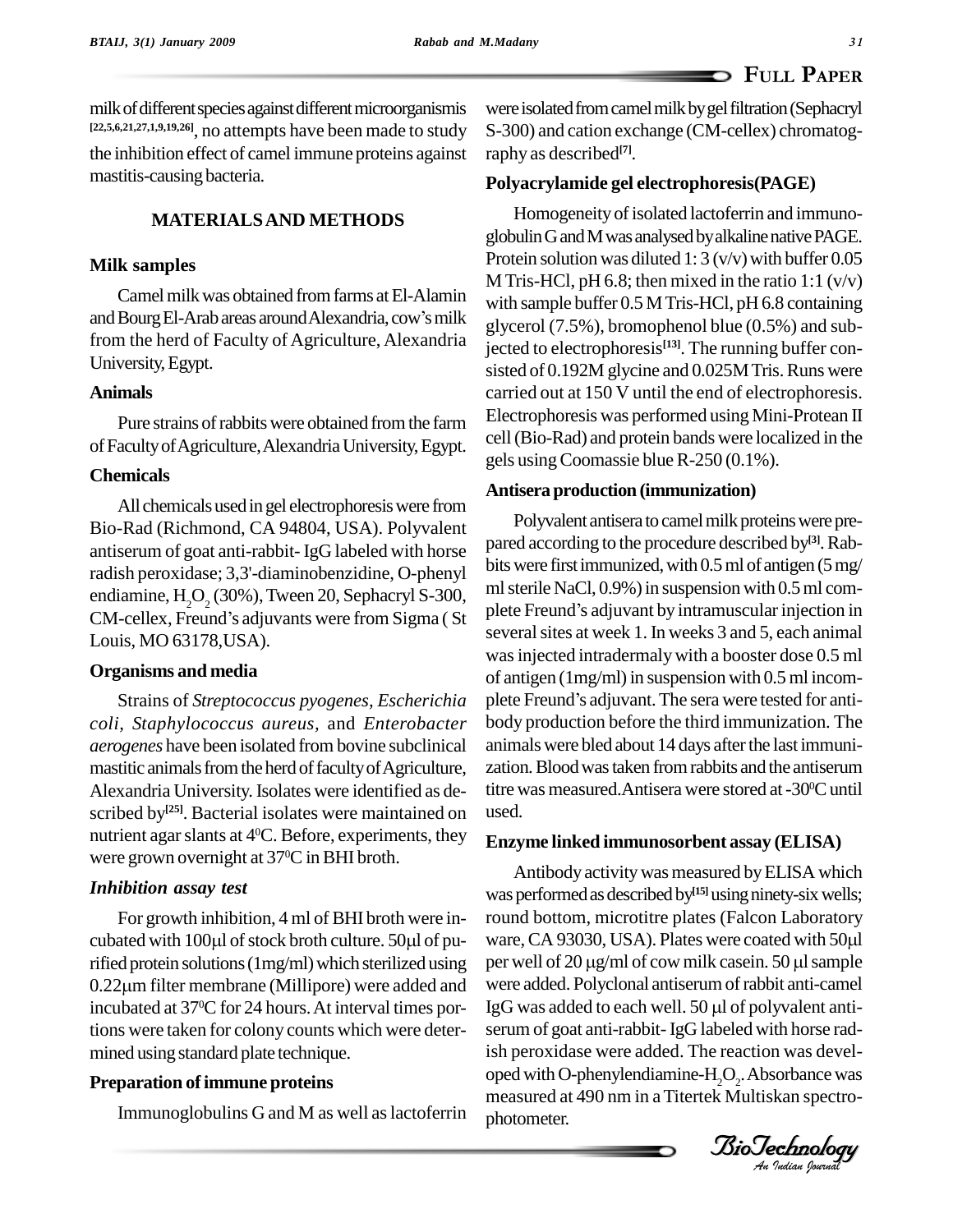# **PAPER**  $\Box$

#### **RESULTSAND DISCUSSION**

The inhibition effects of camel milk lactoferrin and immunoglobulin G and M (1mgml) on some pathogenic bacteria as *Streptococcus pyogenes*, *Escherichia coli,Staphylococcus aureus,* and *Enterobacter aerogenes* are shown in figures  $(1-4)$ , respectively. Results revealed



**Figure 1:Inhibition effect of camel milk immunoglobulin** *pyogenes.* **(MeanValues<sup>±</sup> SEM) G, immunoglobulin M and lactoferrin on** *Streptococcus*



**IF**  $\rightarrow$  control  $-\rightarrow$  IgG  $\rightarrow$  IgM<br>  $\rightarrow$  IF  $\rightarrow$  IgG+LF  $\rightarrow$  IgM+LF<br>
Figure 2: Inhibition effect of camel milk immuno<br> *G*, immunoglobulin M and lactoferrin on *Esci*<br> *coli*.(Mean Values± SEM)<br> *Bio* Jechnology<br> *Au Judi* **Figure 2:Inhibition effect of camel milk immunoglobulin G, immunoglobulin M and lactoferrin on** *Escherichia* Figure 2: Inhibition effect of car<br>G, immunoglobulin M and lac<br>*coli*.(Mean Values± SEM)





**Figure 3:Inhibition effect of camel milk immunoglobulin G, immunoglobulin M and lactoferrin on** *Staphylococcus Figure 3: Inhibition effect of camel***<br>G, immunoglobulin M and lactofer<br>***aureus***.(Mean Values± SEM)** 



**Figure 4:Inhibition effect of camel milk immunoglobulin** *aerogenes***(Mean Values<sup>±</sup> SEM) G, immunoglobulin M and lactoferrin on** *Enterobacter*

that lactoferrin had a pronounced effect on the growth of all tested strains and none of them was able to resist the bacteriostatic effect of lactoferrin. The bacterial growth was markedly reduced in the first 4 hours of incubation comparing with control. The maximum growth inhibition of lactoferrin was recorded with *E.coli* than any other strain. This result agrees with early reported data by<sup>[3]</sup>, who found that purified lactoferrin from cow milkwas able to inhibit*E.coli.*The highestinhibition of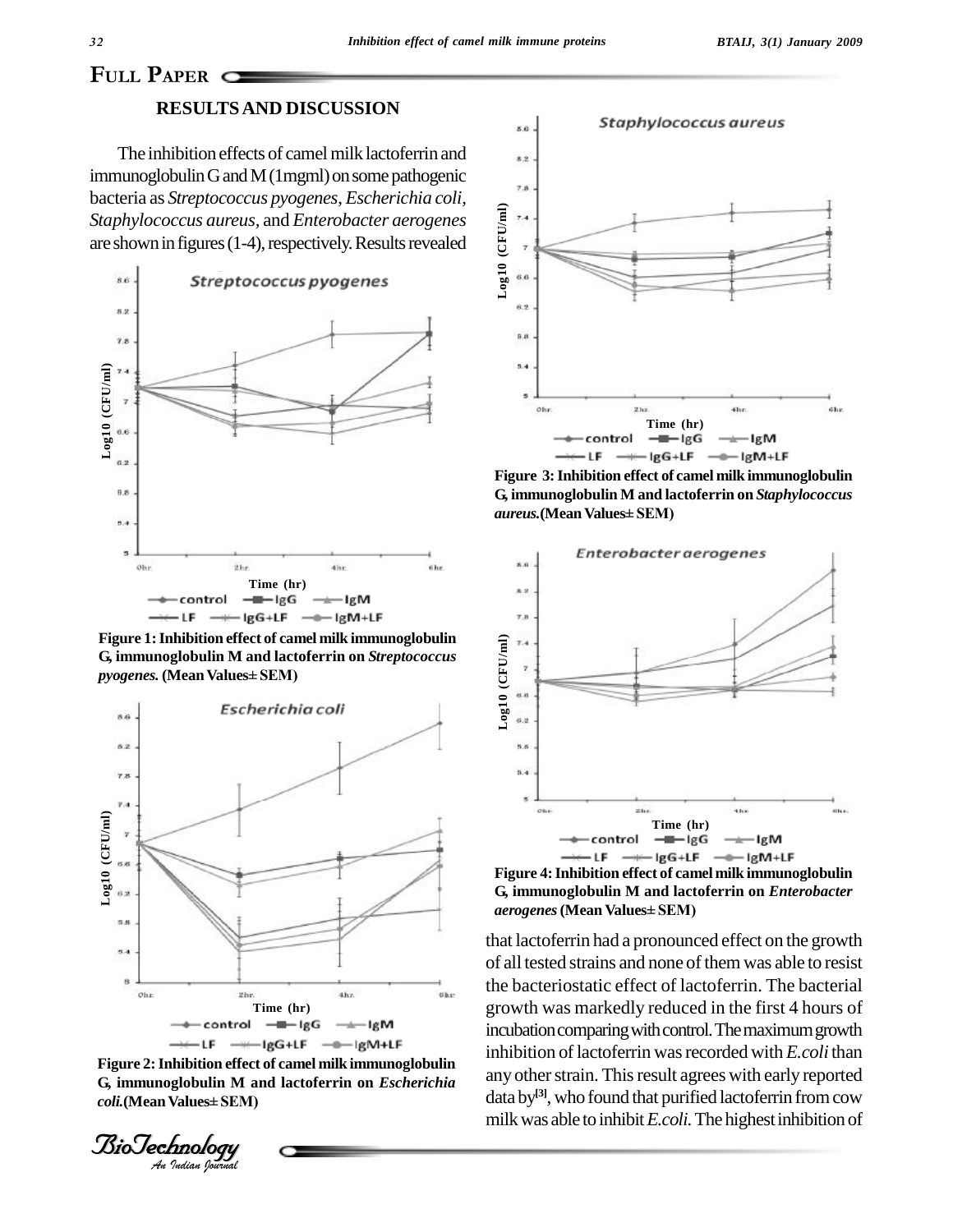lactoferrin against *E.coli* rather than other strains may due to that lactoferrin is a glycoprotein which is able to bind two metal binding cations, preferably ferric ions at specific binding sites.Therefore it competes with other bacteria for iron present in the media. Since *E.coli* is the highest strain for iron requirement in the growth, therefore it was the most affected by lactoferrin<sup>[16]</sup>, It ve was reported that the inhibition effect of lactoferrin againstmastitic isolates of *Staphylococcus aureus* but there was no effect against *Streptococcus agalactia* and *Streptococcus uberis*. The study attributed that to the variation in iron requirements among different isolates. It was reported that the concentrations of lactoferrin in cow, human and camel milks were in creased in subclinical mastitis<sup>[17,12,2]</sup>. Meanwhile it was effec found that antimicrobial activity of lactoferrin may be different inGram-negative andGram-positive bacteria due to the differences in the cell membrane structure. However, previous studies in cattle and humans showed bacterial isolates (both Gram-positive and Gram-negative) inhibited by *in vitro* addition of lactoferrin<sup>[20,11,18]</sup>. th. Lactoferrin can act as either a bacteriostatic and/or bactericidal agent<sup>[12,18]</sup>. This difference in the activity purified may, in part, explain the wide range of lactoferrin action. This may due to the presence of lactoferrin-binding proteins or lactoferrin receptors on the surface of the microorganisms may partially explain the resistance of these isolates to lactoferrin<sup>[14]</sup>.

Al-Majali et al.<sup>[2]</sup> studied the antibacterial effects of rial camel lactoferrin against some selected isolated bacteria from subclinical mastitic milk.All tested bacterial isolates were resistant to the camel lactoferrin except *Staphylococcus aureus*(20 isolates), 2 Strepto cocuss agalactiae **[2]**, and 12 Streptococci other than Strepto coccus agalactiae (growth was not inhibited at  $50 \,\text{mg}/\quad$  [1] mLlactoferrin concentration).Lactoferrin failed to in-hibit any of the *A.pyogens,* and *Escherichia coli*isolates. The most sensitive isolate to lactoferrin was one<br>of the Stanbuloge agus suppuriselate with an MIC [2] of the *Staphylococcus aureus* isolate with an MIC value of 0.006 mg/mL. Lactoferrin isolated from camels milk was able to inhibit growth of only 20% of the *Staph. aureus*isolate

The concentration of lactoferrin in camel milk might be associated with the pathogenicity of the bacterial species that present in the mammary gland<sup>[2]</sup>. In cattle, the high levels of lactoferrin were observed in milk in-

fected with *S.aureus* **[28]**.Alow lactoferrin concentration in milk with *E.coli* may lead to rapid growth of the bacteria and exaggeration of the clinical disease. On the contrary, lactoferrin was significantly increased in cows experimentally infected with *E.coli*<sup>[14]</sup>.

Concerning immunoglobulinG and M, results revealed that all strains were inhibited by both types of immunoglobulins. *Streptococcus pyogenes*, *Escheri chia coli and Staphylococcus aureus were* more affected by the action of both types of immunoglobulins than*Enterobacter aerogenes*.ImmunoglobulinMwas more effective than IgG on *Streptococcus pyogenes* and *Escherichia coli* than *Staphylococcus aureus and Enterobacter aerogenes*. The synersegtic inhibition effect between immunoglobulinGorMand lactoferrin were noticed. In all cases the inhibition effect was enhanced by the synergestic effect between lactoferrin and IgG or IgM. It was more pronounced in case of *Sta phylococcus aureus and Escherichia coli*. Results revealed that IgG with lactoferrin was more effective than IgM with lactoferrin on all bacterial isolates except *Streptococcus pyogenes* **[6]**. Who studied the effect of purified immunoglobulinG1 and lactoferrin frombuffalo milk on some Gram-negative and Gram-positive bacteria causing mastitis in cattle. They it found that there was a pronounced variation between lactoferrin and IgG1 in their inhibition effect. Lactoferrin was more effective onGram-negative than Gram-positive bacterial isolates.IgG1was effective on both types of bacteria. The presence of IgG1 with lactoferrin resulted in enhancement of its bacterial inhibition<sup>[6]</sup>.

#### **REFERENCES**

- **[1]** A.Abdurahman; Studies on mastitis in the camel, Cytological, bacteriological and diagnostic aspects, Ph.D.Thesis, Swedish University of Agricultural Sciences, **(1996)**.
- International Journal of Applied Research in Vet-**[2]** M.Al-Majali, Z.B.Ismail, Y.Al-Hami, A.Y.Nour; erinary Medicine, **5(3)**, 120-124 **(2007)**.
- *An*Smith;Infect.Immun., **14**, 911-918 **(1976)**. **[3]** J.G.Bishop,F.L.Schanbacher,L.C.Fergnson ,K.L.
- **[4]** E.I.El-Agamy; Biological activity of protective proteins of camel milk against pathogenic and non pathogenic bacteria and viruses, Ph.D.Thesis, Al exandria University, Egypt, **(1989)**.

*Indian Journal*